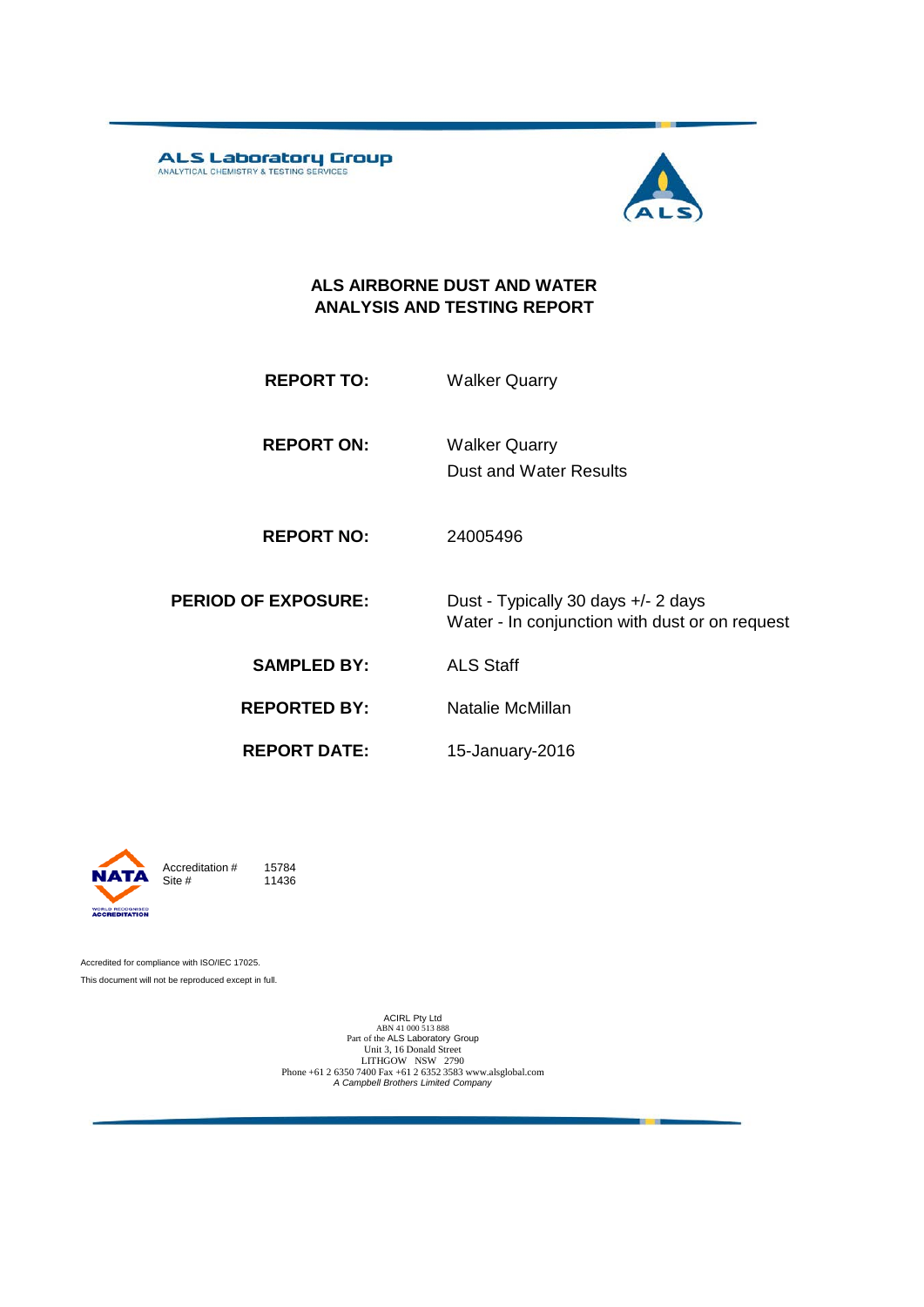# **ALS AIRBORNE DUST ANALYSIS AND TESTING REPORT**

## **WALKER QUARRY**

Month Jan-16<br>Date Replaced 15/12/2015 Date Replaced 15/12/2015<br>Date Collected 13/01/2016 Date Collected

## **DUST DEPOSITION RESULTS**

(g/m²/month)

| <b>GAUGE NO.</b> | INSOLUBLE SOLIDS | *COMBUSTIBLE MATTER | <u>**ASH</u> |
|------------------|------------------|---------------------|--------------|
| 62               |                  | 0.3                 | 0.8          |
| 64               | 8.3              | 27                  | 5.6          |

No. of days exposed: 29

\* Result Calculated \*\* Incombustible Matter Analysed in accordance with AS3580.10.1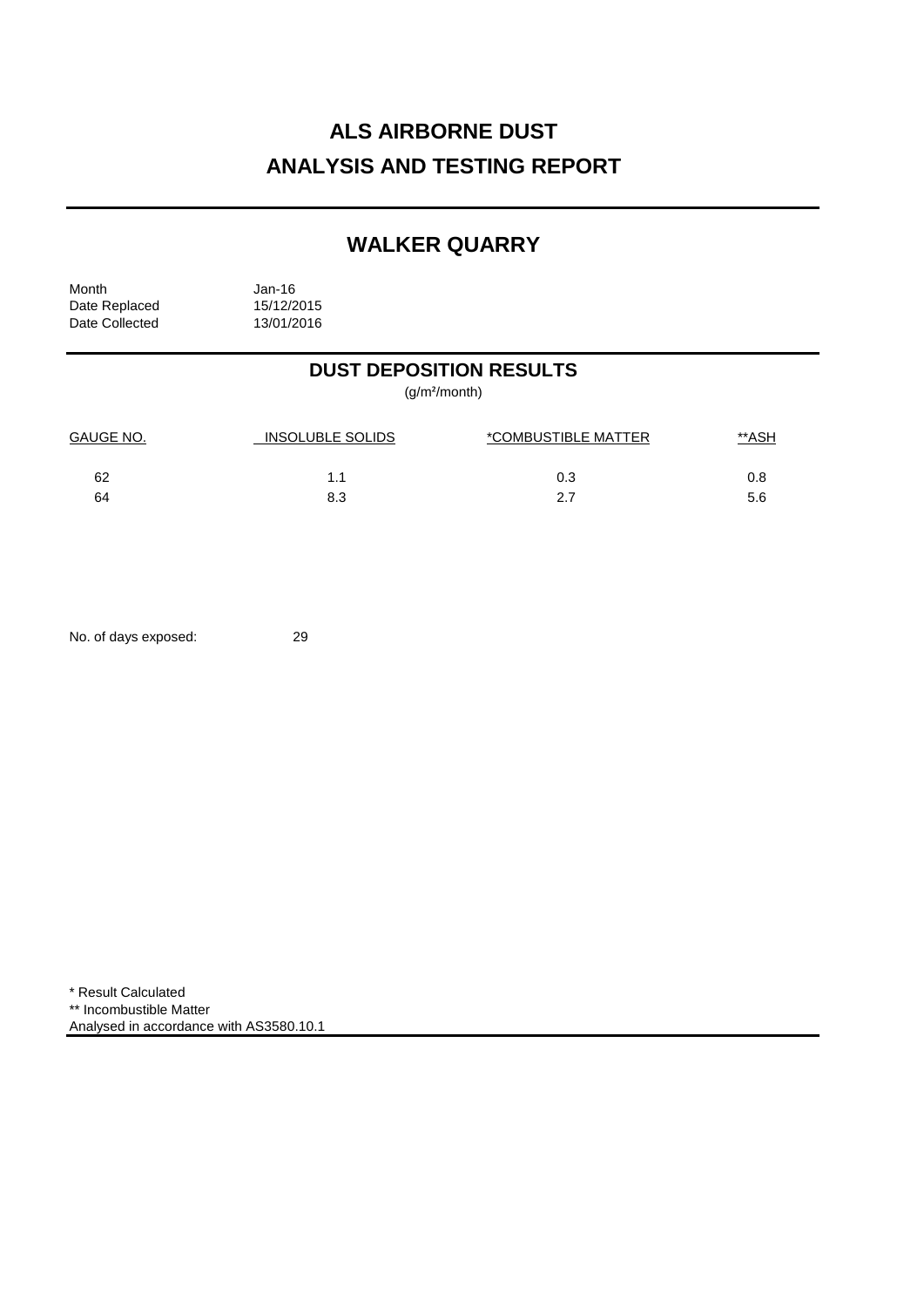# **ALS AIRBORNE DUST ANALYSIS AND TESTING REPORT**

## **WALKER QUARRY**

| Month          | Jan-16     |
|----------------|------------|
| Date Replaced  | 15/12/2015 |
| Date Collected | 13/01/2016 |

### **DUST GAUGE OBSERVATION**

| <b>GAUGE</b> l | <b>ANALYSIS OBSERVATIONS</b>                             |  |  |
|----------------|----------------------------------------------------------|--|--|
| 62             | Clear, insects, fine brown dust & coarse black/red dust  |  |  |
| 64             | Slightly cloudy, insects, fine green & coarse green dust |  |  |

Analysed in accordance with AS3580.10.1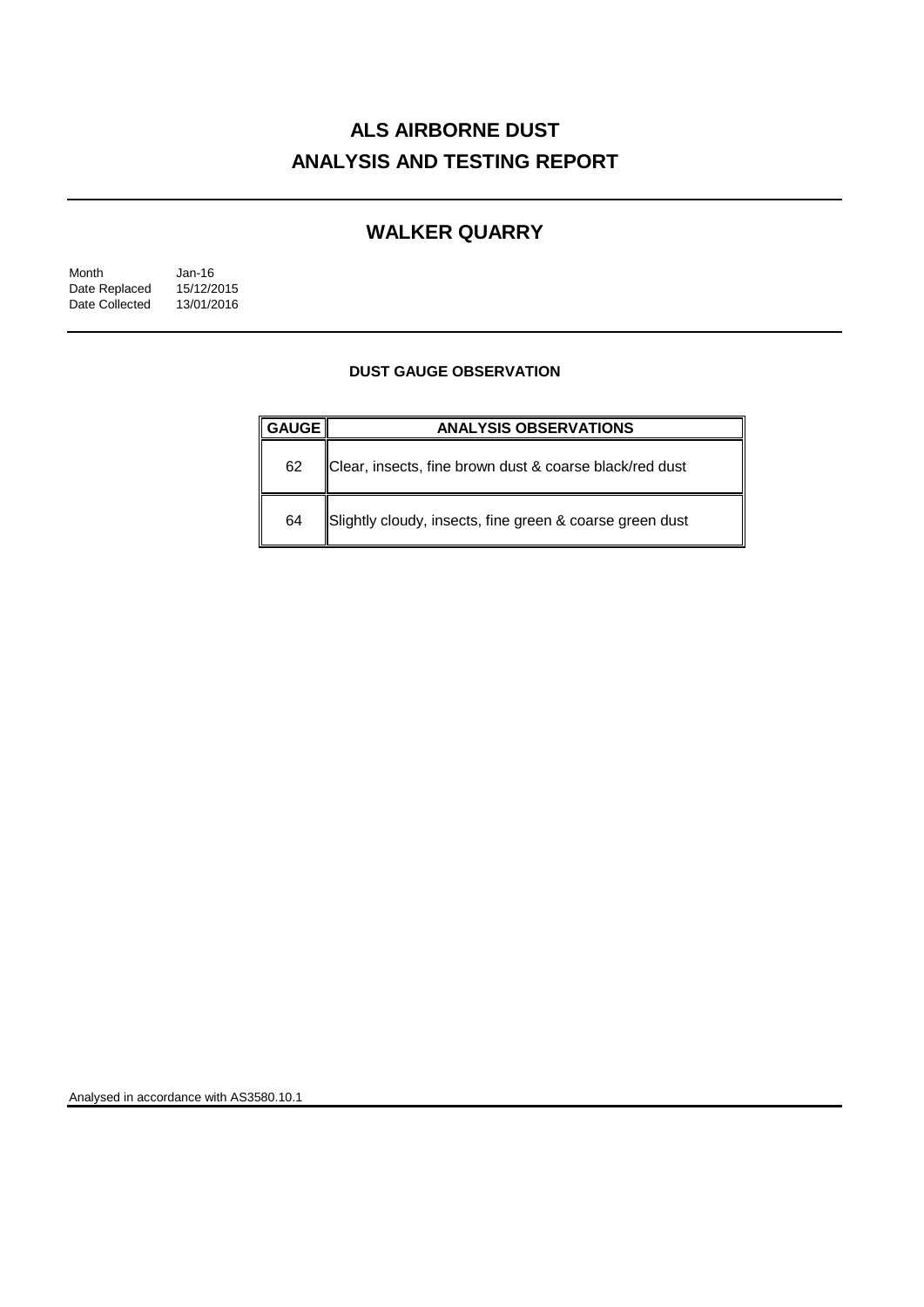# **ALS WATER ANALYSIS AND TESTING REPORT**

## **WALKER QUARRY**

|                                          | <b>Units</b> |                            |                  |
|------------------------------------------|--------------|----------------------------|------------------|
| ALS Sydney Report No.                    |              |                            |                  |
| Date of Sample                           |              | 13/01/2016                 |                  |
| Site Reference                           |              | Dam 1                      | Dam <sub>2</sub> |
| Sampled by                               |              | N. McMillan & L. Stapleton |                  |
| <b>General Comments/</b><br>Observations |              | <b>Not Discharging</b>     | Not Discharging  |
| Time                                     | 24 Hr        |                            |                  |
| Temperature                              | °C           |                            |                  |
| pH                                       | pH Unit      |                            |                  |
| <b>Electrical Conductivity</b>           | $\mu$ S/cm   |                            |                  |
| <b>Total Suspended Solids</b>            | mg/L         |                            |                  |
| Sulphur Sulphate (SO4)                   | mg/L         |                            |                  |
| Oil & Grease                             | mg/L         |                            |                  |